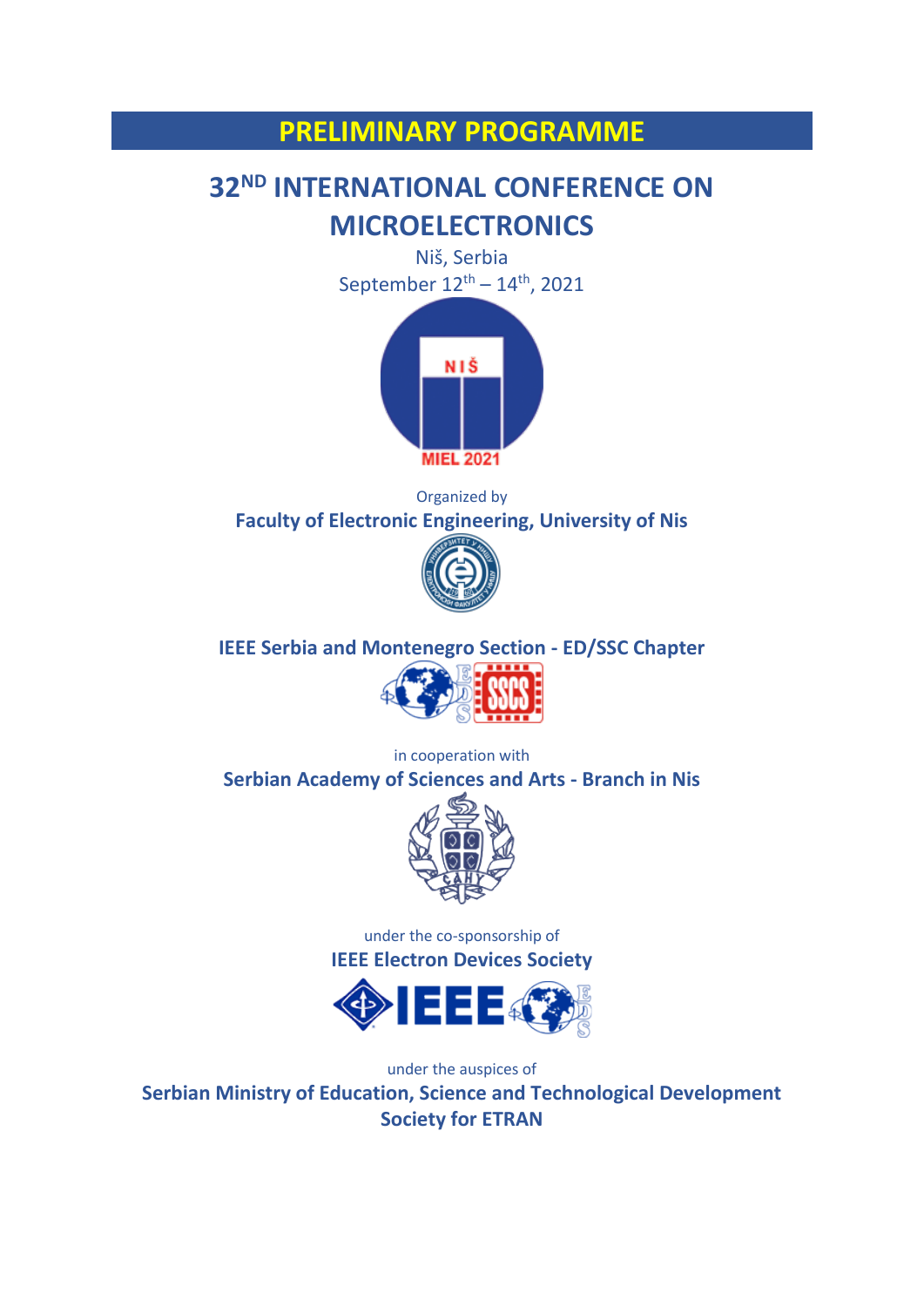**SESSION**

#### **Starts on September 12th at 10 AM**

## **MINI-COLLOQUIUM (MQ)**

| <b>INV005</b>  | Past and future of micro-/nano-electronics<br>H. Iwai                                                                                                                                                                   |
|----------------|-------------------------------------------------------------------------------------------------------------------------------------------------------------------------------------------------------------------------|
| <b>INV006</b>  | On the CMOS Device Downsizing, More Moore, More than Moore, and More-than-Moore for<br><b>More Moore</b><br>H. Wong                                                                                                     |
| <b>INV009</b>  | <b>Silicon Based Quantum Computers</b><br>S. Oda                                                                                                                                                                        |
| <b>INV010</b>  | Multi-Dimensional Integrated Circuit (MD-IC): Enhancing Functionality In Multi-Faceted Way For<br><b>Standalone Internet of Things (IoT) Devices</b><br>M. M. Hussain                                                   |
| <b>INV011</b>  | Physical and Technological Limitations of NanoCMOS Devices to the End of the Roadmap and<br><b>Beyond</b><br>S. Deleonibus                                                                                              |
| <b>INV012</b>  | <b>Oxide Thin Film Transistors and Device Circuit Interactions</b><br>A. Nathan                                                                                                                                         |
|                | Starts on September 12th at 1 PM                                                                                                                                                                                        |
|                | <b>PLENARY SESSION - INVITED PAPERS</b>                                                                                                                                                                                 |
| <b>INV003</b>  | <b>Nearly Free Sustainable Electric Power for All: Electrify Almost Everything</b><br>R. Singh and P. Paniyil                                                                                                           |
| <b>INV002</b>  | <b>Graphene-based chemiresistive gas sensors</b><br>M. Spasenović, S. Andrić, and T. Tomašević-Ilić                                                                                                                     |
| <b>INV007</b>  | <b>Gas Sensing with Two-Dimensional Materials Beyond Graphene</b><br>L. Filipovic and S. Selberherr                                                                                                                     |
| <b>INV004</b>  | <b>Smart Sub-Microelectronics Radiation Behavior Trends and Test Facilities Evolution</b><br>A. Y. Nikiforov, M. S. Gorbunov, A. A. Smolin, G. G. Davydov, and D. V. Boychenko                                          |
| <b>INV001</b>  | <b>Cross-Layer Digital Design Flow for Space Applications</b><br>M. Krstić, M. Andjelković, O. Schrape, A. Breitenreiter, J. Chen, A. Balashov, and A. Simevski                                                         |
| <b>INV008</b>  | A Review of the Electric Circuits for NBTI Modeling in P-Channel Power VDMOSFETs<br>D. Danković, N. Mitrović, S. Veljković, V. Davidović, S. Djorić-Veljković, Z. Prijić, A. Paskaleva, D.<br>Spassov, and S. Golubović |
| <b>INV013</b>  | Radiation Sensing Field Effect Transistor (RADFET) - Development Process From a Personal<br><b>Perspective</b><br>A. Jaksic, N. Vasovic, and R. Duane                                                                   |
| <b>INV014</b>  | <b>Metal Oxide Thin Film Devices for Electronic and Optoelectronic Applications</b><br>S. Jit                                                                                                                           |
| <b>INV015</b>  | Ultra-Low-Power Integrated and Wireless Systems in the IoT Era<br>D. Manic                                                                                                                                              |
| <b>SESSION</b> | <b>DEVICE PHYSICS AND CHARACTERIZATION</b>                                                                                                                                                                              |
| <b>REG018</b>  | Self-heating Effects Measured in Fully Packaged FinFET Devices<br>E. Bender and J. B. Bernstein                                                                                                                         |
| <b>REG003</b>  | <b>Experimental-Simulation Matching Parameters for Pentacene Organic Thin Film Transistor</b><br>C. Ravariu, A-L. Drosu, R-M. Vasile, and A. Srinivasulu                                                                |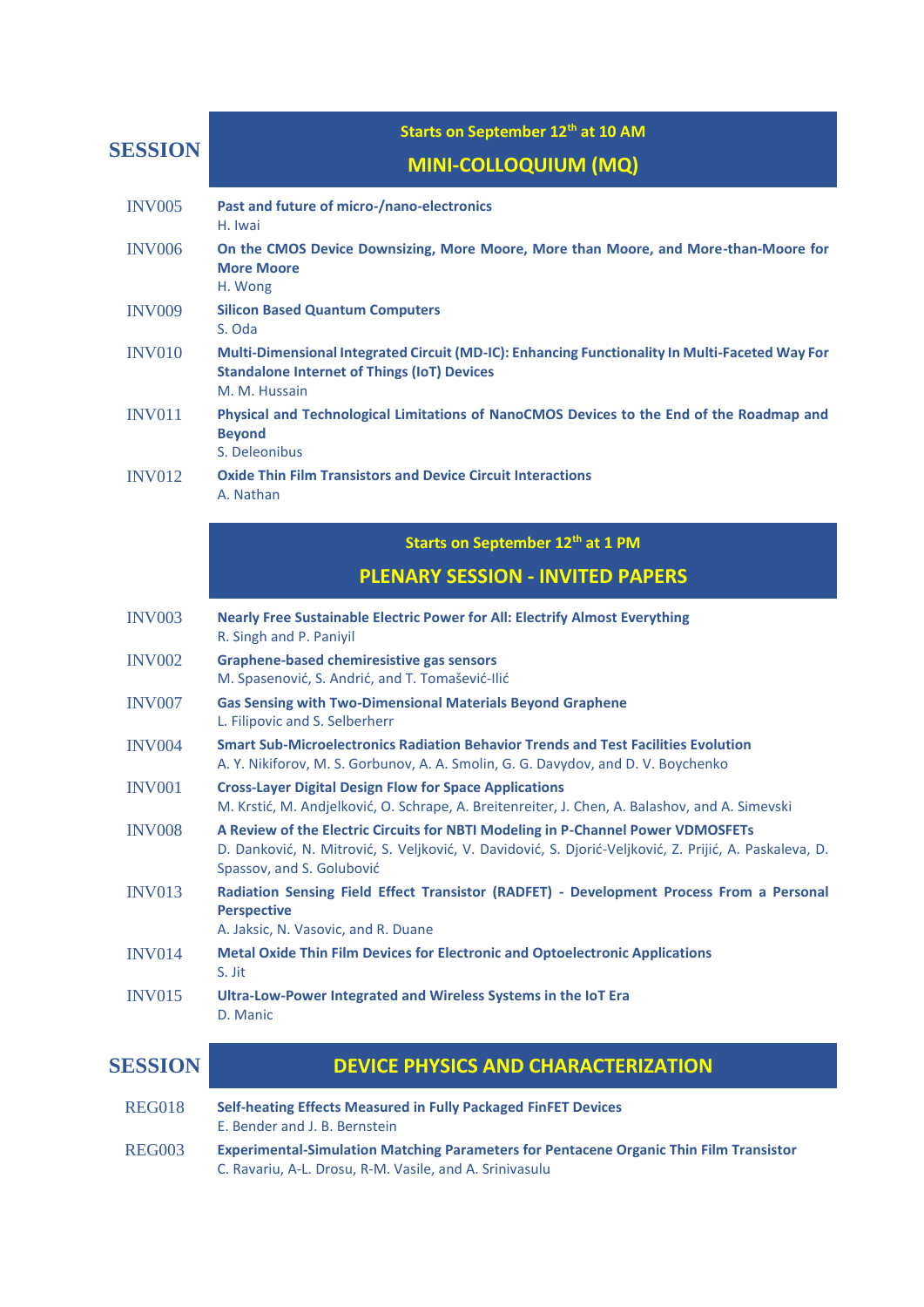| <b>REG052</b>  | One-way Sensitivity Analysis of the Quasi-static Memdiode Model for RRAM Devices<br>E. Salvador, M.B. Gonzalez, F. Campabadal, J. Martín-Martínez, R. Rodríguez, and E. Miranda                                         |
|----------------|-------------------------------------------------------------------------------------------------------------------------------------------------------------------------------------------------------------------------|
| <b>REG028</b>  | Plasmonic crystals with conical perforations as multipurpose optical elements<br>M. Obradov, Z. Jakšić, I. Mladenović, D. Tanasković, and D. Vasiljević Radović                                                         |
| <b>REG001</b>  | Numerical Simulations of Trapping Efficiency in One- dimensional Lattice with a Coupling Defect<br>as a Function of Lattice<br>M. Stojanović-Krasić, S. Jovanović, and S. Djorić-Veljković                              |
| <b>REG013</b>  | <b>Magnetoplasma Terahertz Solitons and Collapsing Pulses in Narrow-Gap Semiconductors</b><br>V. Grimalsky, S. Koshevaya, Yu. Rapoport, and J. Escobedo-Alatorre                                                        |
| <b>REG012</b>  | Resonant Generation of Higher Harmonics of Terahertz Pulses in the Layered Structures<br><b>Dielectric - Graphene</b><br>V. Grimalsky, S. Koshevaya, J. Escobedo-Alatorre, and M. Tecpoyotl-Torres                      |
| <b>REG045</b>  | <b>COMSOL Model of a Three-Gate Junctionless Transistor</b><br>R. Rusev, G. Angelov, I. Ruskova, E. Gieva, D. Nikolov, M. Spasova, M. Hristov, and R. Radonov                                                           |
| <b>REG020</b>  | An Accurate Analytical Modeling of Contact Re-sistances in MOSFETs<br>G. D. Bokitko, D. S. Malich, V. O. Turin, and G. I. Zebrev                                                                                        |
| <b>REG067</b>  | <b>Optoelectronic Modeling of Graded-Bandgap Thin-Film Solar Cells</b><br>F. Ahmad, A. Lakhtakia, P. B. Monk, and B. J. Civiletti                                                                                       |
| <b>REG068</b>  | A SPICE compatible spatial equivalent circuit model of the heatsink<br>M. Marjanović, A. Stojković, A. Prijić, D. Danković, and Z. Prijić                                                                               |
| <b>REG051</b>  | Sensitivity Analysis of Possible THz Virus Detection Using Quad-Band Metamaterial Sensor<br>A. Kovačević, M. Potrebić, and D. Tošić                                                                                     |
| <b>REG008</b>  | <b>Statistical Analysis of Breakdown Voltage of CITEL Gas-filled Surge Arrester</b><br>M. Živković, N. Dimitrijević, and E. Živanović                                                                                   |
| <b>REG066</b>  | Electronic Components Authentication Methods Based on Visual and Chemical Package Analysis<br>A. O. Shirin, L. N. Kessarinskiy, K. A. Koval, F. F. Taiibov, A. S. Kameneva, and A. P. Durakovskiy                       |
| <b>REG065</b>  | X-ray Based Electronic Components Authentication Methods to Counterfeit Detection<br>E. A. Simakhin, A. O. Shirin, L. N. Kessarinskiy, K. A. Koval, F. F. Taiibov, A. S. Artamonov, and A. P.<br>Durakovskiy            |
| <b>REG063</b>  | Precision Masa Control Based Authentication Methods of Electronic Components to Counterfeit<br><b>Detection</b><br>L. N. Kessarinskiy, A. O. Shirin, K. A. Koval, F. F. Taiibov, A. S. Kameneva, and D. V. Boychenko    |
| <b>REG064</b>  | Electronic Components Authentication Methods Based on Decapsulation and Chip Photo<br><b>Analysis</b><br>I. B. Leukhin, A. O. Shirin, L. N. Kessarinskiy, F. F. Taiibov, A. S. Kameneva, and A. P. Durakovskiy          |
| <b>REG072</b>  | <b>Analysis of Fake Amplifiers</b><br>G. Mura, R. Murru, and G. Martines                                                                                                                                                |
| <b>REG076</b>  | Application of Confocal Microscopy Methods for Research and Non-destructive Examination of<br><b>Semiconductor Structures and Integrated Circuits</b><br>A. A. Baluev, D. S. Ukolov, A. A. Pechenkin, and R. K. Mozhaev |
| <b>REG078</b>  | SiC Schottky Diodes for Reduced Size and Improved Efficiency of Energy-Conversion Systems<br>S. Dimitrijev                                                                                                              |
| <b>SESSION</b> | <b>DEVICE TECHNOLOGY AND CHARACTERIZATION</b>                                                                                                                                                                           |
| <b>REG007</b>  | Hot Carrier Degradation in Triple-RESURF LDMOS with Trenched-Gate<br>A. Houadef and B. Djezzar                                                                                                                          |
| <b>REG016</b>  | Passivation Properties of Atomic-Layer-Deposited Hafnium Oxide on Black Silicon Surface<br>G.Y. Ayvazyan, A.V. Aghabekyan, L.A. Hakhoyan, M.V. Katkov, and M.S. Lebedev                                                 |
| <b>REG033</b>  | Optimization of HfO <sub>2</sub> /Al <sub>2</sub> O <sub>3</sub> dielectric stacks for charge trapping memories<br>D. Spassov and A. Paskaleva                                                                          |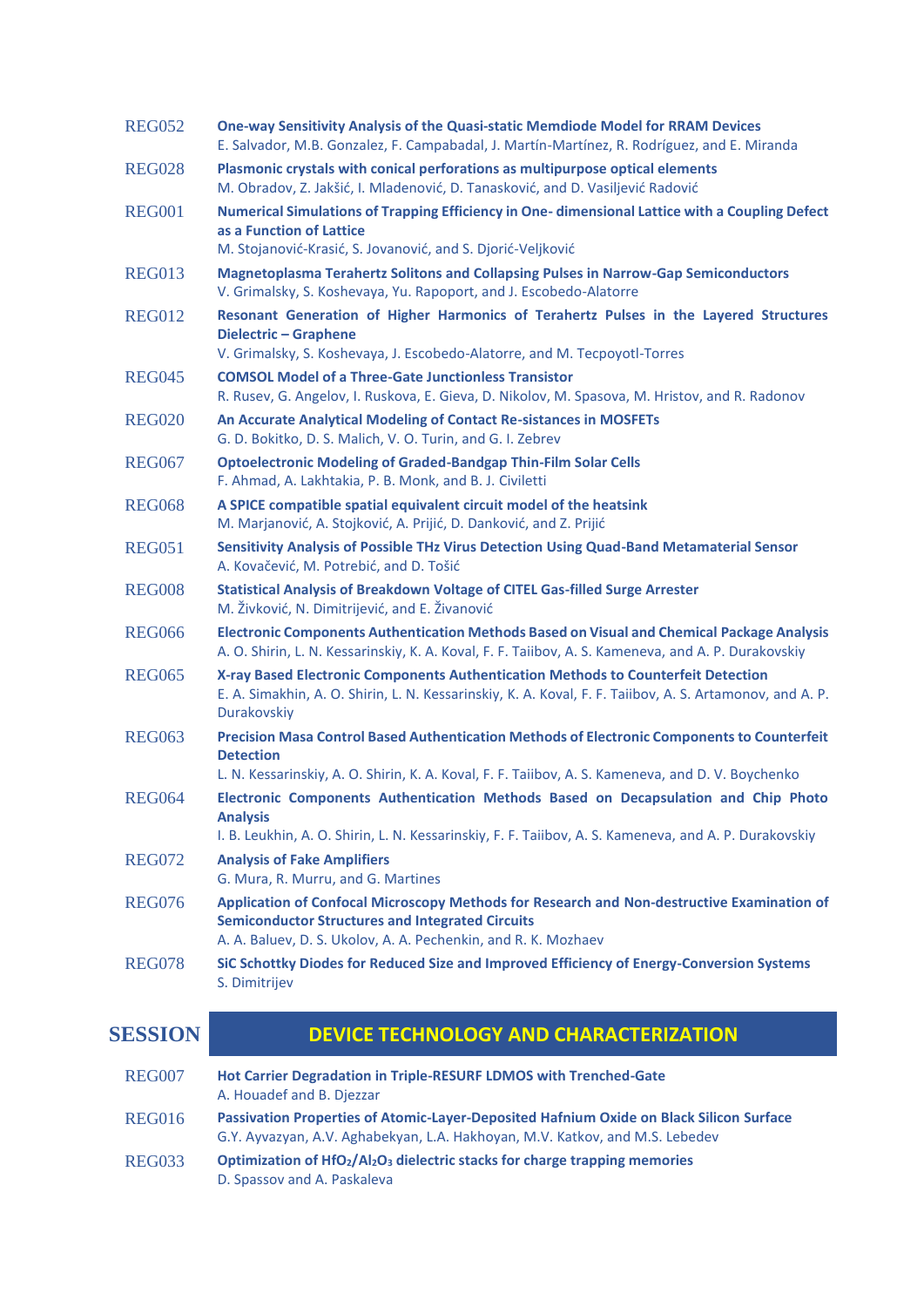| <b>REG071</b> | Reduction of Interface States Stress Generation by Oxygen Annealing of ALD Nanolaminated<br>HfO <sub>2</sub> /Al <sub>2</sub> O <sub>3</sub> Dielectric Stacks for Charge Trapping Devices<br>A. Skeparovski, N. Novkovski, A. Paskaleva, and D. Spassov |
|---------------|----------------------------------------------------------------------------------------------------------------------------------------------------------------------------------------------------------------------------------------------------------|
| <b>REG042</b> | The Effect of Aliovalent Cations (Nb <sup>5+</sup> and La <sup>3+</sup> ) on the Electrical Characteristics of BaTiO <sub>3</sub> Based<br><b>Ceramics</b><br>V. Paunović, Z. Prijić, and V. Mitić                                                       |
| <b>REG043</b> | Influence of silver content in glassy matrix on resistive switching behavior<br>K. O. Čajko, D. L. Sekulić, and S. R. Lukić-Petrović                                                                                                                     |
| <b>REG002</b> | Structural, electrical and mechanical behavior of thin copper coatings obtained by various<br>electrodeposition processes<br>I. Mladenović, M. Bošković, J. Lamovec, M. Vuksanović, N. D. Nikolić, V. Radojević, and D.<br>Vasiljević-Radović            |
| <b>REG046</b> | <b>Process Considerations For Screen-Printed Thick-Film MEMS</b><br>Z. Stanimirović and I. Stanimirović                                                                                                                                                  |
| <b>REG047</b> | <b>Effects of High Temperature Treatment on Noise Properties of Thick Resistive Films</b><br>I. Stanimirović and Z. Stanimirović                                                                                                                         |
| <b>REG070</b> | <b>Examples of Wide Microwave Bandpass Microstrip Filters on Felt Substrate</b><br>D. Nešić                                                                                                                                                              |
| <b>REG029</b> | Design and Analysis of RF-MEMS Switches with Meandered Beams for Reduced Actuation<br><b>Voltage</b><br>G. Tagliapietra and J. Iannacci                                                                                                                  |
| <b>REG014</b> | Calibration of MEMS sensors for precision measurment of acceleration, spin and attitude<br>A. W. Lodhi, and M. H. Shahab                                                                                                                                 |
| <b>REG010</b> | <b>Sputtered Nanostructured Interfaces Used for Biochemical Sensing</b><br>V. Tvarožek and O. Szabó                                                                                                                                                      |
| <b>REG031</b> | A Simple Concave Corner Compensation of Etched Si(100) in 25% wt TMAH water solution<br>M. M. Smiljanić, Ž. Lazić, E. Milinković, K. Cvetanović, and M. Rašljić Rafajilović                                                                              |
| <b>REG034</b> | <b>Improving Sidewall Flatness of Through Silicon Via by Thermal Oxidation</b><br>W. Shuo, R. Jingyang, Y. Lai, Y. Fashun, and M. Kui                                                                                                                    |
| <b>REG060</b> | Fractal reconstruction of fiber-reinforced epoxy microstructure<br>I. M. Radović, A. Stajčić, V. V. Mitić, C. Serpa, V. Paunović, and B. Ranđelović                                                                                                      |

| <b>SESSION</b> |  |  |
|----------------|--|--|

## **CIRCUIT AND SYSTEM DESIGN AND TESTING**

| <b>REG019</b> | By Design Correction of Capacitors Mismatch in SAR ADC with Split Capacitor DAC<br>D. Osipov, A. Gusev, and S. Paul                                             |
|---------------|-----------------------------------------------------------------------------------------------------------------------------------------------------------------|
| REG044        | <b>Open Source CMOS General Purpose Operational Amplifier</b><br>A. Pajkanovic                                                                                  |
| <b>REG023</b> | Low Noise High Linearity Current Readout Topologies for Potentiostat Circuitry<br>S. Toprak, R. Acar Vural, and O. Zafer Batur                                  |
| <b>REG026</b> | I/Q Demodulator for a Doppler System<br>A. Marzuki and I. A. Ukaegbu                                                                                            |
| <b>REG025</b> | A New Optimization and Statistical Analysis for Widlar Current Source using Predictive MOSFET<br>models<br>L.A. Gheorghe, D. Dobrescu, I. Busu, and L. Dobrescu |
| <b>REG050</b> | <b>Measurement circuits' characteristics of MISFET-based sensors</b><br>B. Podlepetsky, A. Kovalenko, and N. Samotaev                                           |
| <b>REG037</b> | A MOS Temperature-Insensitive Voltage Divider and Its Application for Voltage Reference<br><b>Design</b><br>I. A. Danilov, M. S. Gorbunov, and A. Y. Nikiforov  |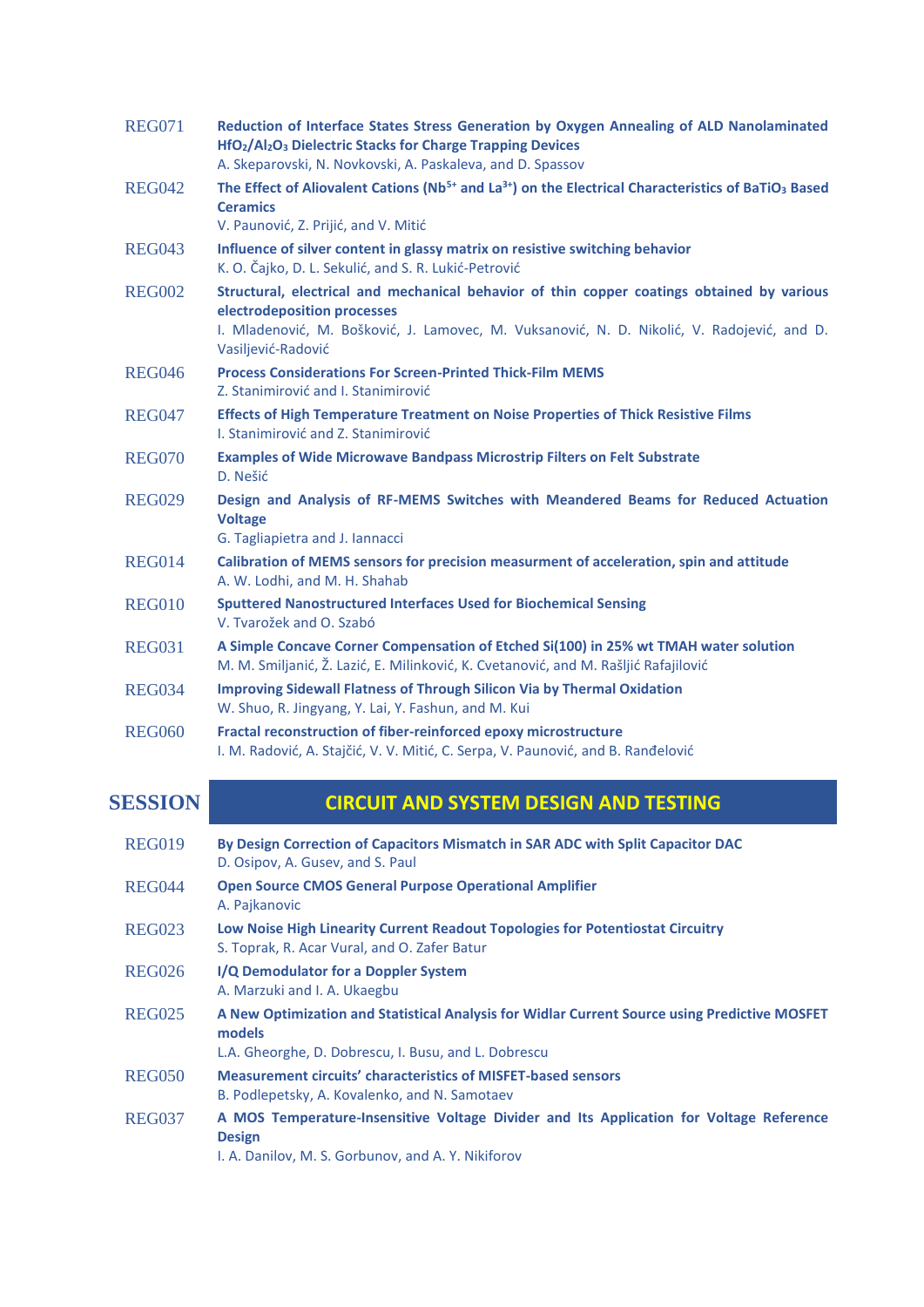| <b>REG035</b> | SiGe BiCMOS Voltage-Controlled Oscillator and Mixer IP-blocks for the Next-Generation<br><b>Communication Transceivers</b><br>I. A. Selishchev, D. I. Sotskov, A. G. Kuznetsov, N. A. Usachev, V. V. Elesin, V. N. Kotov, and A. O.<br><b>Balbekov</b> |
|---------------|--------------------------------------------------------------------------------------------------------------------------------------------------------------------------------------------------------------------------------------------------------|
| <b>REG004</b> | Low power pre-charge voltage level and low swing logic based 8T SRAM cell for high speed<br><b>CMOS circuits</b><br>R. M. Rawat and V. Kumar                                                                                                           |
| <b>REG054</b> | RNS elements of fast multiplication for finite Galois field arithmetic<br>A. A. Krasnyuk and A. G. Prozorova                                                                                                                                           |
| <b>REG048</b> | A Chisel Generator of Parameterizable and Runtime Reconfigurable Linear Insertion Streaming<br><b>Sorters</b><br>M. L. Petrović and V. M. Milovanović                                                                                                  |
| <b>REG009</b> | Design of Comb Decimation Filter with Improved Aliasing Rejection and Compensated Passband<br>G. Jovanovic Dolecek                                                                                                                                     |
| <b>REG032</b> | Model for Determining the Optimal Structure of Hierarchical Asymmetric Branched Computer<br><b>Networks</b><br>V. Teslyuk, O. Pavliuk, and I. Kazymyra                                                                                                 |
| <b>REG022</b> | FPGA Implementation of Computer Network Security Protection with Machine Learning<br>Z. Todorov, D. Efnusheva, and T. Nikolić                                                                                                                          |
| <b>REG074</b> | <b>Advanced Training Set Generator for Use in Self-Organizing Neural Networks</b><br>N. Pasturczak and R. Długosz                                                                                                                                      |
| <b>REG073</b> | The Use of Artificial Neural Networks in Predicting Air Pollution in Cities - Hardware<br><b>Implementation Issues</b><br>M. Banach, Z. Długosz, R. Długosz, and T. Talaśka                                                                            |
| <b>REG027</b> | <b>Fault Resilience Analysis of Quantized Deep Neural Networks</b><br>R. T. Syed, M. Ulbricht, K. Piotrowski, and M. Krstić                                                                                                                            |
| <b>REG075</b> | Extraction of the Resonant Parameters for Surface Acoustic Wave Resonators: ANNs versus<br><b>Lorentzian Fitting Method</b><br>Z. Marinković, G. Gugliandolo, G. Campobello, G. Crupi, and N. Donato                                                   |
| <b>REG062</b> | AI assisted optimization of unimorph tapered cantilever for Piezoelectric Energy Harvesting<br>O. Pertin, K. Guha, O. Jakšić, and Z. Jakšić                                                                                                            |
| <b>REG040</b> | Providing The Low Temperature of The Heat-Generating Power Devices during The Long-Term<br><b>Experiment</b><br>M. V. Muzafarov, A. S. Kolosova, A. A. Pechenkin, G. G. Davydov, P. S. Gromova, and D. V.<br>Boychenko                                 |
| <b>REG061</b> | Simulation of the Earth's Magnetic Field Distortion Induced by a Vehicle<br>M. Stojanović, J. Vračar, I. N. Dimitriu, and Lj. Vračar                                                                                                                   |
| <b>REG024</b> | loT for COVID-19 Indoor Spread Prevention: Cough Detection, Air Quality Control and Contact<br><b>Tracing</b><br>N. Petrović and Đ. Kocić                                                                                                              |
| <b>REG069</b> | Electrons in biomolecule and condensed matter systems Brownian motion<br>S. Aleksić, B. Marković, V. V. Mitić, D. Milošević, M. Milošević, V. Paunović, I. Ilić, D. Pantić, M.<br>Soković, and B. Vlahović                                             |
| <b>REG021</b> | <b>Image Blending using Approximate Multiplication</b><br>P. Balasubramanian, R. Nayar, O. Min, and D. L. Maskell                                                                                                                                      |
| <b>REG017</b> | The WEAF Mnecosystem - A Vision of Micro/Nanotechnologies to Empower the 6G and Super-<br><b>IoT Future Paradigms</b><br>J. lannacci                                                                                                                   |